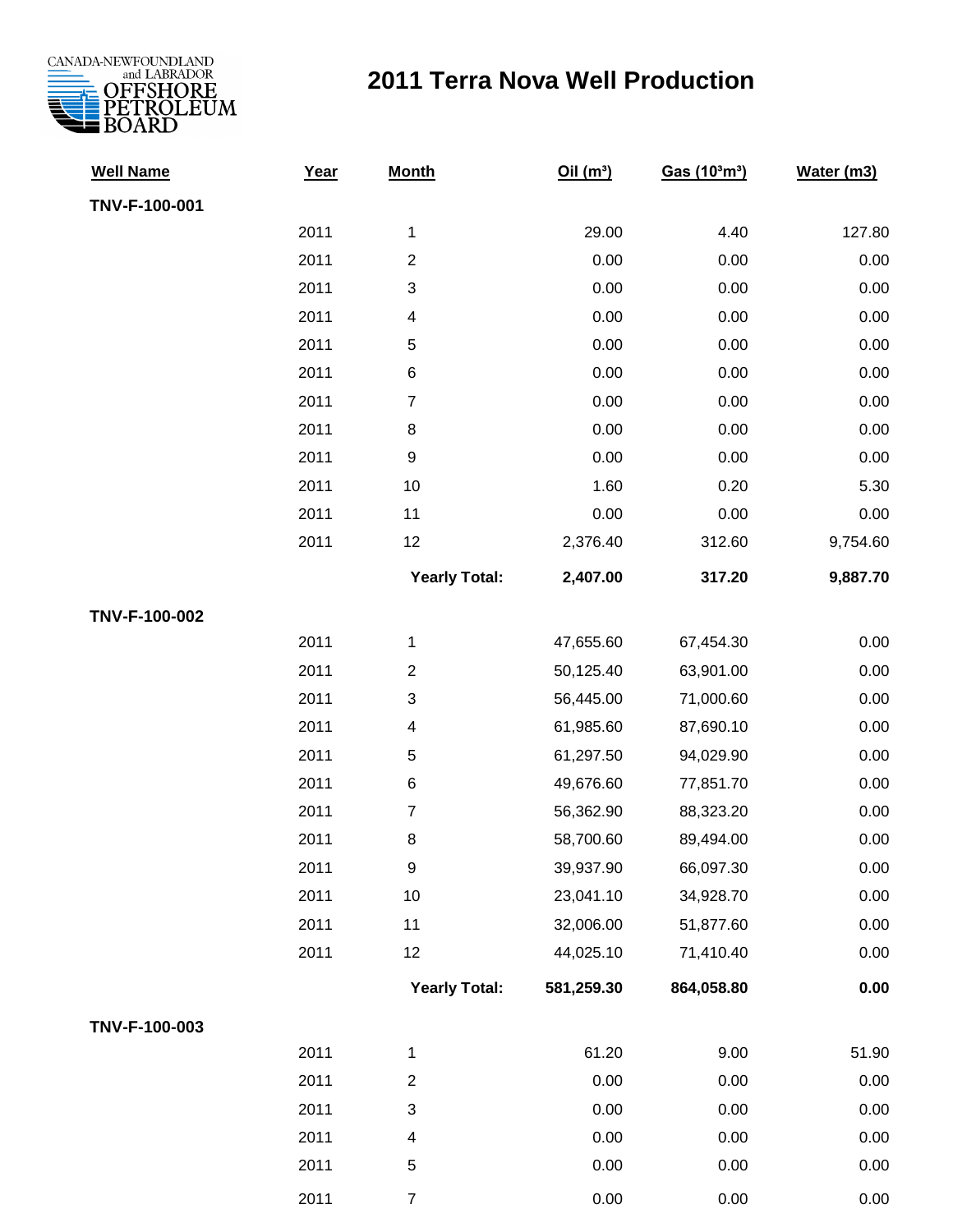|                | 2011 | 8                       | 0.00       | 0.00      | 0.00       |
|----------------|------|-------------------------|------------|-----------|------------|
|                | 2011 | $\boldsymbol{9}$        | 0.00       | 0.00      | 0.00       |
|                | 2011 | 10                      | 0.30       | 0.00      | 0.10       |
|                | 2011 | 11                      | 10.10      | 1.40      | 8.70       |
|                | 2011 | 12                      | 6,134.80   | 865.50    | 7,009.30   |
|                |      | <b>Yearly Total:</b>    | 6,206.40   | 875.90    | 7,070.00   |
| TNV-F-100-004  |      |                         |            |           |            |
|                | 2011 | $\mathbf 1$             | 0.00       | 0.00      | 0.00       |
|                | 2011 | $\overline{c}$          | 0.00       | 0.00      | 0.00       |
|                | 2011 | 3                       | 0.00       | 0.00      | 0.00       |
|                | 2011 | $\overline{\mathbf{4}}$ | 0.00       | 0.00      | 0.00       |
|                | 2011 | 5                       | 0.00       | 0.00      | 0.00       |
|                | 2011 | 6                       | 0.00       | 0.00      | 0.00       |
|                | 2011 | $\overline{7}$          | 0.00       | 0.00      | 0.00       |
|                | 2011 | 8                       | 0.00       | 0.00      | 0.00       |
|                | 2011 | $\boldsymbol{9}$        | 0.00       | 0.00      | 0.00       |
|                | 2011 | 10                      | 4.60       | 1.90      | 23.40      |
|                | 2011 | 11                      | 0.00       | 0.00      | 0.00       |
|                | 2011 | 12                      | 12,684.00  | 2,983.40  | 33,990.10  |
|                |      | <b>Yearly Total:</b>    | 12,688.60  | 2,985.30  | 34,013.50  |
| TNV-G-090-002W |      |                         |            |           |            |
|                | 2011 | 1                       | 19,586.80  | 2,860.30  | 87,911.80  |
|                | 2011 | $\overline{c}$          | 14,213.00  | 1,870.70  | 68,321.80  |
|                | 2011 | 3                       | 11,853.60  | 1,550.20  | 61,925.20  |
|                | 2011 | 4                       | 7,501.50   | 1,102.30  | 55,851.20  |
|                | 2011 | 5                       | 13,687.90  | 2,002.70  | 90,614.50  |
|                | 2011 | 6                       | 11,115.20  | 1,574.70  | 71,637.30  |
|                | 2011 | $\boldsymbol{7}$        | 14,467.40  | 2,090.00  | 85,213.90  |
|                | 2011 | 8                       | 10,359.10  | 1,421.00  | 65,623.10  |
|                | 2011 | $\boldsymbol{9}$        | 5,359.50   | 756.50    | 37,937.70  |
|                | 2011 | 10                      | 2,277.20   | 321.50    | 17,532.70  |
|                | 2011 | 11                      | 2,009.50   | 281.70    | 17,872.80  |
|                | 2011 | 12                      | 3,603.60   | 503.90    | 28,442.80  |
|                |      | <b>Yearly Total:</b>    | 116,034.30 | 16,335.50 | 688,884.80 |
| TNV-G-090-003  |      |                         |            |           |            |
|                | 2011 | 1                       | 18,923.90  | 2,748.60  | 96,044.80  |
|                | 2011 | $\overline{c}$          | 15,806.80  | 2,069.30  | 80,894.40  |
|                | 2011 | 3                       | 13,300.90  | 1,730.10  | 66,055.30  |
|                | 2011 | $\overline{\mathbf{4}}$ | 13,715.30  | 2,110.30  | 82,348.30  |
|                | 2011 | 5                       | 17,412.10  | 2,664.60  | 104,996.40 |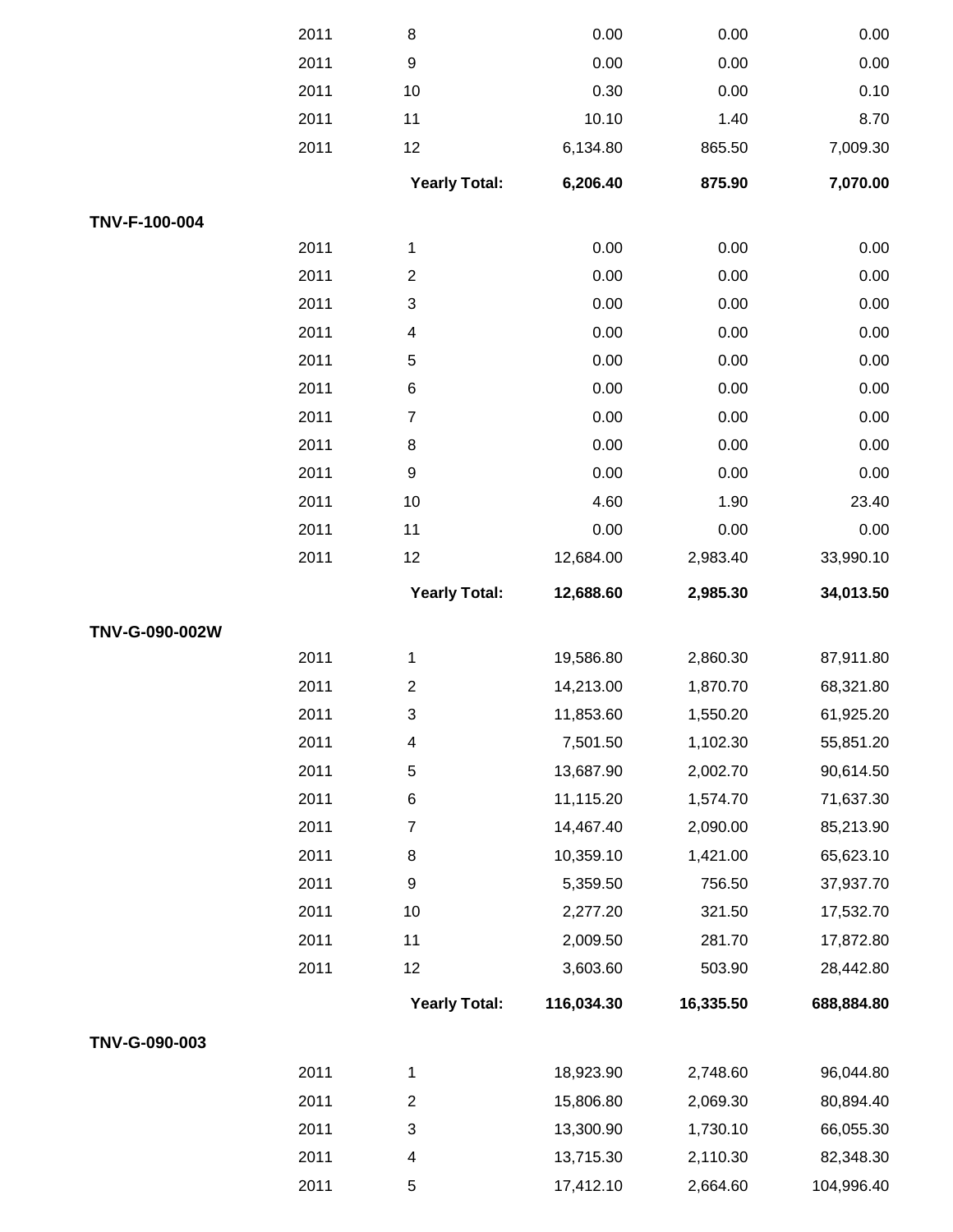|                | 2011 | $\,6$                | 14,055.20  | 2,084.90  | 86,095.60  |
|----------------|------|----------------------|------------|-----------|------------|
|                | 2011 | $\overline{7}$       | 18,109.10  | 2,739.00  | 105,573.70 |
|                | 2011 | $\,8\,$              | 14,794.80  | 2,125.10  | 88,977.30  |
|                | 2011 | $\boldsymbol{9}$     | 9,850.40   | 1,455.90  | 60,499.20  |
|                | 2011 | 10                   | 5,560.60   | 821.60    | 36,179.00  |
|                | 2011 | 11                   | 6,516.50   | 956.20    | 29,195.60  |
|                | 2011 | 12                   | 10,032.10  | 1,467.70  | 53,312.00  |
|                |      | <b>Yearly Total:</b> | 158,077.70 | 22,973.30 | 890,171.60 |
| TNV-G-090-005Y |      |                      |            |           |            |
|                | 2011 | $\mathbf{1}$         | 21,887.10  | 3,298.50  | 32,564.40  |
|                | 2011 | $\overline{2}$       | 18,399.30  | 2,499.20  | 29,556.70  |
|                | 2011 | 3                    | 15,890.10  | 2,144.70  | 34,035.80  |
|                | 2011 | 4                    | 14,778.30  | 2,241.40  | 36,633.60  |
|                | 2011 | 5                    | 15,939.50  | 2,406.90  | 39,265.10  |
|                | 2011 | $\,6$                | 12,893.20  | 1,885.30  | 30,763.80  |
|                | 2011 | $\overline{7}$       | 12,588.80  | 1,876.90  | 39,483.20  |
|                | 2011 | $\bf 8$              | 9,657.50   | 1,367.30  | 30,732.40  |
|                | 2011 | $\boldsymbol{9}$     | 6,674.00   | 972.30    | 22,432.50  |
|                | 2011 | 10                   | 4,362.00   | 635.30    | 15,872.50  |
|                | 2011 | 11                   | 4,397.10   | 635.90    | 21,775.80  |
|                | 2011 | 12                   | 6,815.20   | 982.70    | 30,911.90  |
|                |      | <b>Yearly Total:</b> | 144,282.10 | 20,946.40 | 364,027.70 |
| TNV-G-090-006Z |      |                      |            |           |            |
|                | 2011 | 1                    | 25,146.50  | 4,943.50  | 103,291.20 |
|                | 2011 | $\overline{2}$       | 18,042.00  | 3,196.50  | 87,110.70  |
|                | 2011 | 3                    | 17,784.50  | 3,130.90  | 85,710.30  |
|                | 2011 | 4                    | 17,677.60  | 3,535.90  | 87,262.80  |
|                | 2011 | 5                    | 16,946.10  | 3,354.50  | 84,284.20  |
|                | 2011 | 6                    | 12,953.30  | 2,474.70  | 65,564.80  |
|                | 2011 | $\boldsymbol{7}$     | 8,785.10   | 1,727.40  | 42,794.10  |
|                | 2011 | $\bf 8$              | 0.00       | 0.00      | 0.00       |
|                | 2011 | $\boldsymbol{9}$     | 0.00       | 0.00      | 0.00       |
|                | 2011 | 10                   | 2,256.50   | 433.50    | 12,159.00  |
|                | 2011 | 11                   | 7,634.40   | 1,456.10  | 42,108.00  |
|                | 2011 | 12                   | 10,648.60  | 2,025.10  | 54,090.70  |
|                |      | <b>Yearly Total:</b> | 137,874.60 | 26,278.10 | 664,375.80 |
| TNV-G-090-009  |      |                      |            |           |            |
|                | 2011 | $\boldsymbol{7}$     | 59,761.90  | 8,716.30  | 0.00       |
|                | 2011 | 8                    | 90,808.30  | 12,921.50 | 0.00       |
|                | 2011 | $\boldsymbol{9}$     | 123,839.10 | 18,147.10 | 1,226.20   |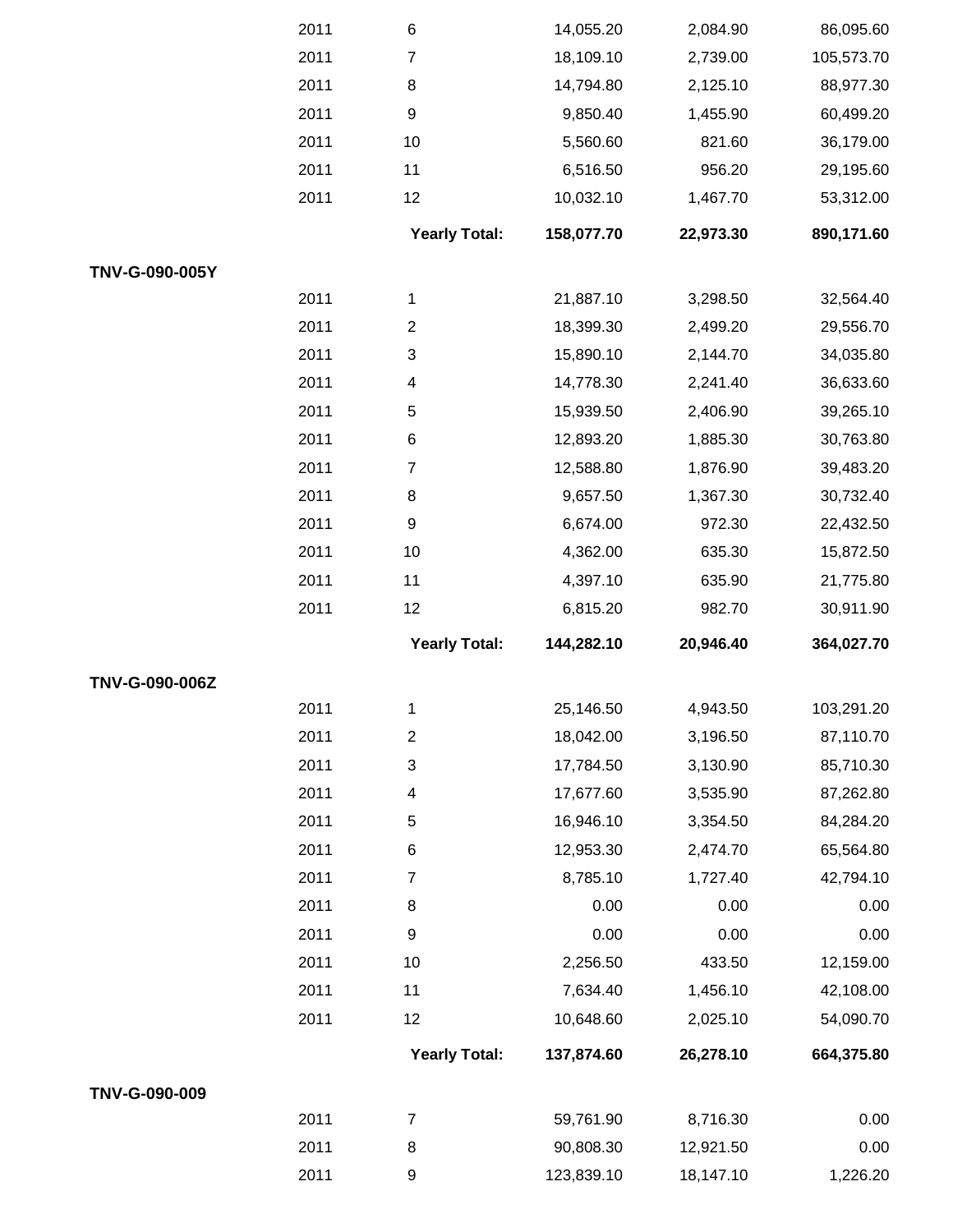|                | 2011 | 10                        | 59,110.90  | 8,235.40   | 3,516.90  |
|----------------|------|---------------------------|------------|------------|-----------|
|                | 2011 | 11                        | 65,167.60  | 9,015.00   | 28,636.60 |
|                | 2011 | 12                        | 63,789.00  | 8,798.10   | 47,524.90 |
|                |      | <b>Yearly Total:</b>      | 462,476.80 | 65,833.40  | 80,904.60 |
| TNV-L-098-001Z |      |                           |            |            |           |
|                | 2011 | $\mathbf{1}$              | 20,965.10  | 14,412.30  | 0.00      |
|                | 2011 | $\boldsymbol{2}$          | 0.00       | 0.00       | 0.00      |
|                | 2011 | 3                         | 0.00       | 0.00       | 0.00      |
|                | 2011 | $\overline{\mathcal{A}}$  | 0.00       | 0.00       | 0.00      |
|                | 2011 | $\sqrt{5}$                | 0.00       | 0.00       | 0.00      |
|                | 2011 | $\,6$                     | 0.00       | 0.00       | 0.00      |
|                | 2011 | $\overline{7}$            | 0.00       | 0.00       | 0.00      |
|                | 2011 | $\,8\,$                   | 0.00       | 0.00       | 0.00      |
|                | 2011 | $\boldsymbol{9}$          | 0.00       | 0.00       | 0.00      |
|                | 2011 | 10                        | 151.40     | 118.80     | 0.00      |
|                | 2011 | 11                        | 3.10       | 2.40       | 0.00      |
|                | 2011 | 12                        | 20.00      | 11.30      | 0.00      |
|                |      | <b>Yearly Total:</b>      | 21,139.60  | 14,544.80  | 0.00      |
| TNV-L-098-002  |      |                           |            |            |           |
|                | 2011 | $\mathbf 1$               | 27,357.70  | 19,719.70  | 0.00      |
|                | 2011 | $\boldsymbol{2}$          | 43,238.20  | 26,811.80  | 0.00      |
|                | 2011 | 3                         | 30,175.70  | 20,890.80  | 0.00      |
|                | 2011 | $\overline{\mathcal{A}}$  | 2,006.00   | 1,565.20   | 0.00      |
|                | 2011 | 5                         | 16,339.50  | 12,694.20  | 0.00      |
|                | 2011 | $\,6$                     | 17,561.60  | 13,210.30  | 0.00      |
|                | 2011 | $\boldsymbol{7}$          | 23,080.50  | 13,215.80  | 0.00      |
|                | 2011 | 8                         | 20,794.00  | 11,586.30  | 0.00      |
|                | 2011 | $\boldsymbol{9}$          | 19,785.60  | 12,110.90  | 0.00      |
|                | 2011 | 10                        | 20,223.50  | 12,380.30  | 0.00      |
|                | 2011 | 11                        | 31,622.80  | 19,221.60  | 0.00      |
|                | 2011 | 12                        | 39,681.80  | 24,048.60  | 0.00      |
|                |      | <b>Yearly Total:</b>      | 291,866.90 | 187,455.50 | 0.00      |
| TNV-L-098-004  |      |                           |            |            |           |
|                | 2011 | $\mathbf{1}$              | 38,671.40  | 5,575.00   | 62,357.30 |
|                | 2011 | $\boldsymbol{2}$          | 23,992.50  | 3,105.80   | 48,125.10 |
|                | 2011 | $\ensuremath{\mathsf{3}}$ | 40,359.40  | 5,210.30   | 51,394.30 |
|                | 2011 | $\overline{\mathcal{A}}$  | 43,722.50  | 6,735.10   | 69,610.00 |
|                | 2011 | $\mathbf 5$               | 41,864.30  | 6,424.70   | 77,464.00 |
|                | 2011 | $\,6$                     | 43,492.00  | 6,543.30   | 75,741.10 |
|                | 2011 | $\boldsymbol{7}$          | 46,736.00  | 7,169.90   | 70,558.80 |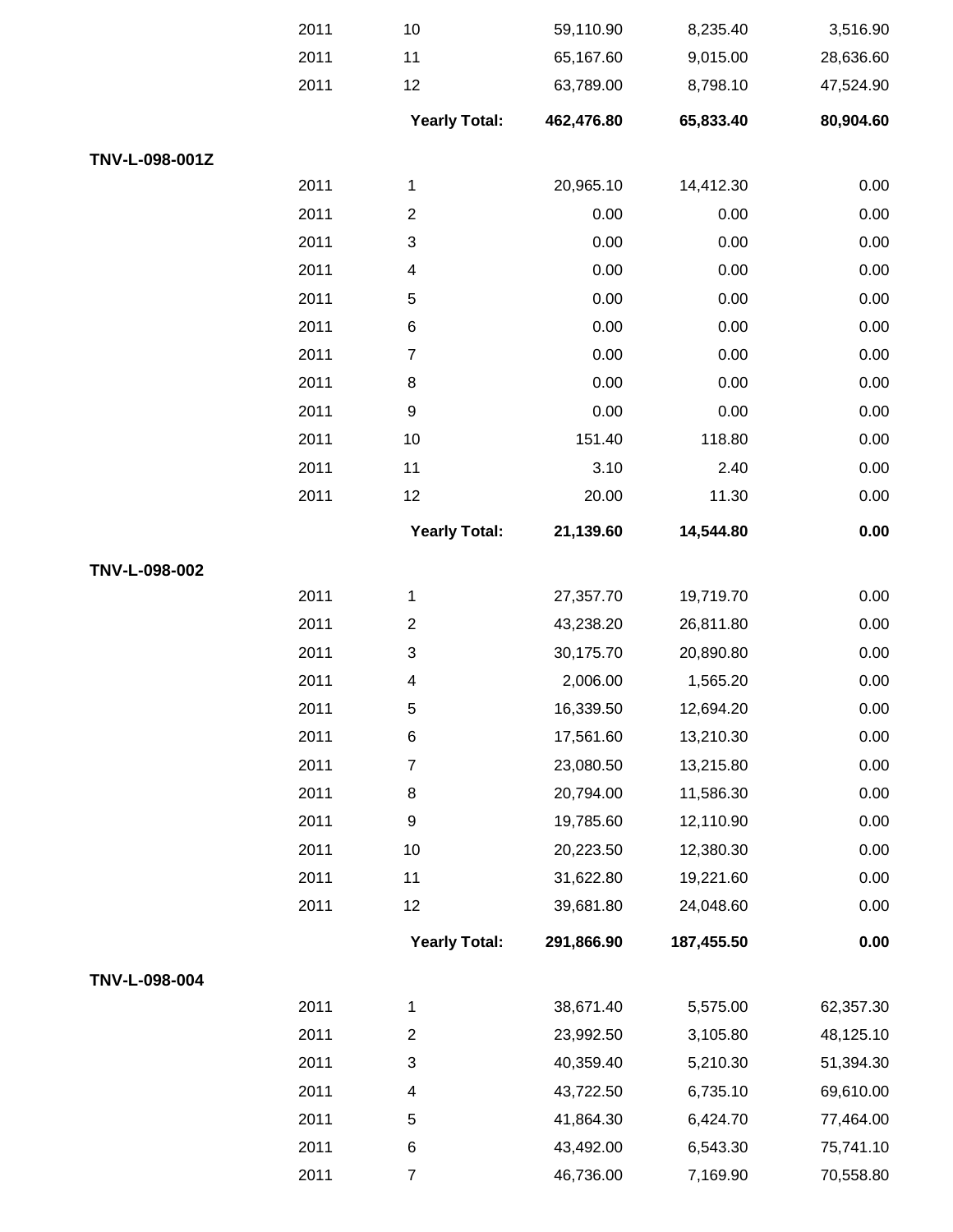|                | 2011 | 8                         | 37,492.30  | 5,461.90  | 60,807.20  |
|----------------|------|---------------------------|------------|-----------|------------|
|                | 2011 | $\boldsymbol{9}$          | 29,220.60  | 4,380.70  | 44,486.00  |
|                | 2011 | 10                        | 20,666.30  | 3,097.60  | 29,458.50  |
|                | 2011 | 11                        | 16,268.80  | 2,421.10  | 40,886.70  |
|                | 2011 | 12                        | 22,044.60  | 3,270.90  | 51,956.70  |
|                |      | <b>Yearly Total:</b>      | 404,530.70 | 59,396.30 | 682,845.70 |
| TNV-L-098-007X |      |                           |            |           |            |
|                | 2011 | $\mathbf{1}$              | 16,039.80  | 2,662.80  | 17,677.00  |
|                | 2011 | $\boldsymbol{2}$          | 13,383.70  | 2,002.40  | 15,043.90  |
|                | 2011 | $\ensuremath{\mathsf{3}}$ | 7,987.40   | 1,187.50  | 7,332.20   |
|                | 2011 | $\overline{\mathcal{A}}$  | 9,885.50   | 1,651.40  | 9,352.70   |
|                | 2011 | $\sqrt{5}$                | 13,483.30  | 2,242.60  | 12,773.80  |
|                | 2011 | $\,6$                     | 12,504.10  | 2,013.60  | 12,018.40  |
|                | 2011 | $\overline{7}$            | 11,889.30  | 1,952.30  | 10,825.70  |
|                | 2011 | $\bf 8$                   | 9,695.00   | 1,511.90  | 9,116.50   |
|                | 2011 | $\boldsymbol{9}$          | 5,523.60   | 886.40    | 5,371.70   |
|                | 2011 | 10                        | 4,319.10   | 692.80    | 4,432.60   |
|                | 2011 | 11                        | 6,760.30   | 1,077.00  | 7,101.90   |
|                | 2011 | 12                        | 7,962.80   | 1,264.90  | 7,706.00   |
|                |      | <b>Yearly Total:</b>      | 119,433.90 | 19,145.60 | 118,752.40 |
| TNV-L-098-008  |      |                           |            |           |            |
|                | 2011 | $\mathbf{1}$              | 5,521.30   | 934.60    | 24,305.50  |
|                | 2011 | $\boldsymbol{2}$          | 4,193.70   | 639.80    | 18,832.10  |
|                | 2011 | 3                         | 4,464.50   | 676.90    | 20,009.10  |
|                | 2011 | $\overline{\mathbf{4}}$   | 3,256.50   | 501.10    | 22,454.00  |
|                | 2011 | 5                         | 4,555.60   | 704.80    | 30,666.60  |
|                | 2011 | $\,6$                     | 3,983.10   | 590.80    | 28,075.30  |
|                | 2011 | $\boldsymbol{7}$          | 5,065.40   | 766.20    | 33,824.30  |
|                | 2011 | $\bf 8$                   | 3,340.50   | 479.80    | 23,033.80  |
|                | 2011 | $\boldsymbol{9}$          | 0.00       | 0.00      | 0.00       |
|                | 2011 | 10                        | 19.00      | 2.80      | 143.10     |
|                | 2011 | 11                        | 4,307.30   | 631.90    | 36,465.90  |
|                | 2011 | 12                        | 5,252.60   | 768.40    | 41,119.00  |
|                |      | <b>Yearly Total:</b>      | 43,959.50  | 6,697.10  | 278,928.70 |
| TNV-L-098-009  |      |                           |            |           |            |
|                | 2011 | $\mathbf{1}$              | 0.00       | 0.00      | 0.00       |
|                | 2011 | $\boldsymbol{2}$          | 0.00       | 0.00      | 0.00       |
|                | 2011 | $\ensuremath{\mathsf{3}}$ | 0.00       | 0.00      | 0.00       |
|                | 2011 | 4                         | 0.00       | 0.00      | 0.00       |
|                | 2011 | $\mathbf 5$               | 0.00       | 0.00      | 0.00       |